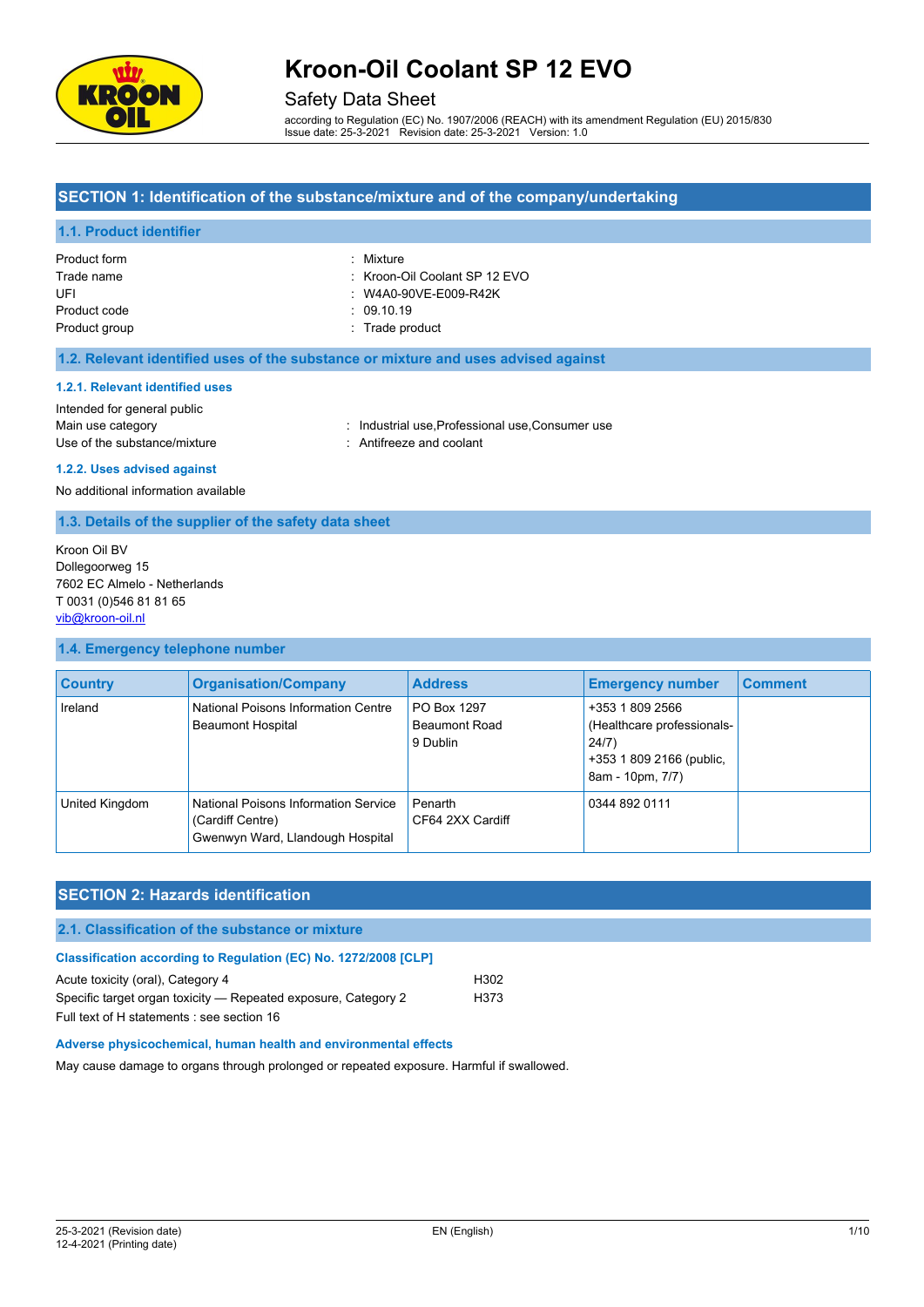## Safety Data Sheet

according to Regulation (EC) No. 1907/2006 (REACH) with its amendment Regulation (EU) 2015/830

# **2.2. Label elements Labelling according to Regulation (EC) No. 1272/2008 [CLP]** Hazard pictograms (CLP) : GHS07 GHS08 Signal word (CLP)  $\qquad \qquad$ : Warning Contains : 1,2-ethanediol Hazard statements (CLP)  $\qquad \qquad$ : H302 - Harmful if swallowed. H373 - May cause damage to organs through prolonged or repeated exposure. Precautionary statements (CLP) : P101 - If medical advice is needed, have product container or label at hand. P102 - Keep out of reach of children. P264 - Wash hands thoroughly after handling. P270 - Do not eat, drink or smoke when using this product. P301+P312 - IF SWALLOWED: Call doctor if you feel unwell. P314 - Get medical advice/attention if you feel unwell. P501 - Dispose of contents/container to hazardous or special waste collection point, in accordance with local, regional, national and/or international regulation.

### **2.3. Other hazards**

#### No additional information available

### **SECTION 3: Composition/information on ingredients**

#### **3.1. Substances**

#### Not applicable

#### **3.2. Mixtures**

| <b>Name</b>                                                                                                                           | <b>Product identifier</b>                                                                              | $\frac{9}{6}$ | <b>Classification according to</b><br><b>Regulation (EC) No.</b><br>1272/2008 [CLP] |
|---------------------------------------------------------------------------------------------------------------------------------------|--------------------------------------------------------------------------------------------------------|---------------|-------------------------------------------------------------------------------------|
| 1,2-ethanediol<br>substance with national workplace exposure limit(s)<br>(GB); substance with a Community workplace<br>exposure limit | (CAS-No.) 107-21-1<br>(EC-No.) 203-473-3<br>(EC Index-No.) 603-027-00-1<br>(REACH-no) 01-2119456816-28 | $25 - 80$     | Acute Tox. 4 (Oral), H302<br>STOT RE 2, H373                                        |
| Disodium sebacate                                                                                                                     | (CAS-No.) 17265-14-4<br>(EC-No.) 241-300-3<br>(REACH-no) 01-2120762063-61                              | $0.1 - 10$    | Eye Irrit. 2, H319                                                                  |

Full text of H-statements: see section 16

## **SECTION 4: First aid measures**

**4.1. Description of first aid measures**

| THE PUSSING INTO THE MINIMUM CONTROL                                                                                                                                                     |                                                                                                                                                                                                                                                                                                            |
|------------------------------------------------------------------------------------------------------------------------------------------------------------------------------------------|------------------------------------------------------------------------------------------------------------------------------------------------------------------------------------------------------------------------------------------------------------------------------------------------------------|
| First-aid measures general<br>First-aid measures after inhalation<br>First-aid measures after skin contact<br>First-aid measures after eye contact<br>First-aid measures after ingestion | : Call a poison center or a doctor if you feel unwell.<br>: Remove person to fresh air and keep comfortable for breathing.<br>: Wash skin with plenty of water.<br>: Rinse eyes with water as a precaution.<br>: Rinse mouth. Call a poison center or a doctor if you feel unwell. Do NOT induce vomiting. |
| 4.2. Most important symptoms and effects, both acute and delayed                                                                                                                         |                                                                                                                                                                                                                                                                                                            |
| Symptoms/effects<br>Symptoms/effects after inhalation                                                                                                                                    | : No additional information available.<br>Inhalation may affect the nervous system causing headache, possibly dizziness, nausea,<br>weakness, loss of coordination and unconsciousness.                                                                                                                    |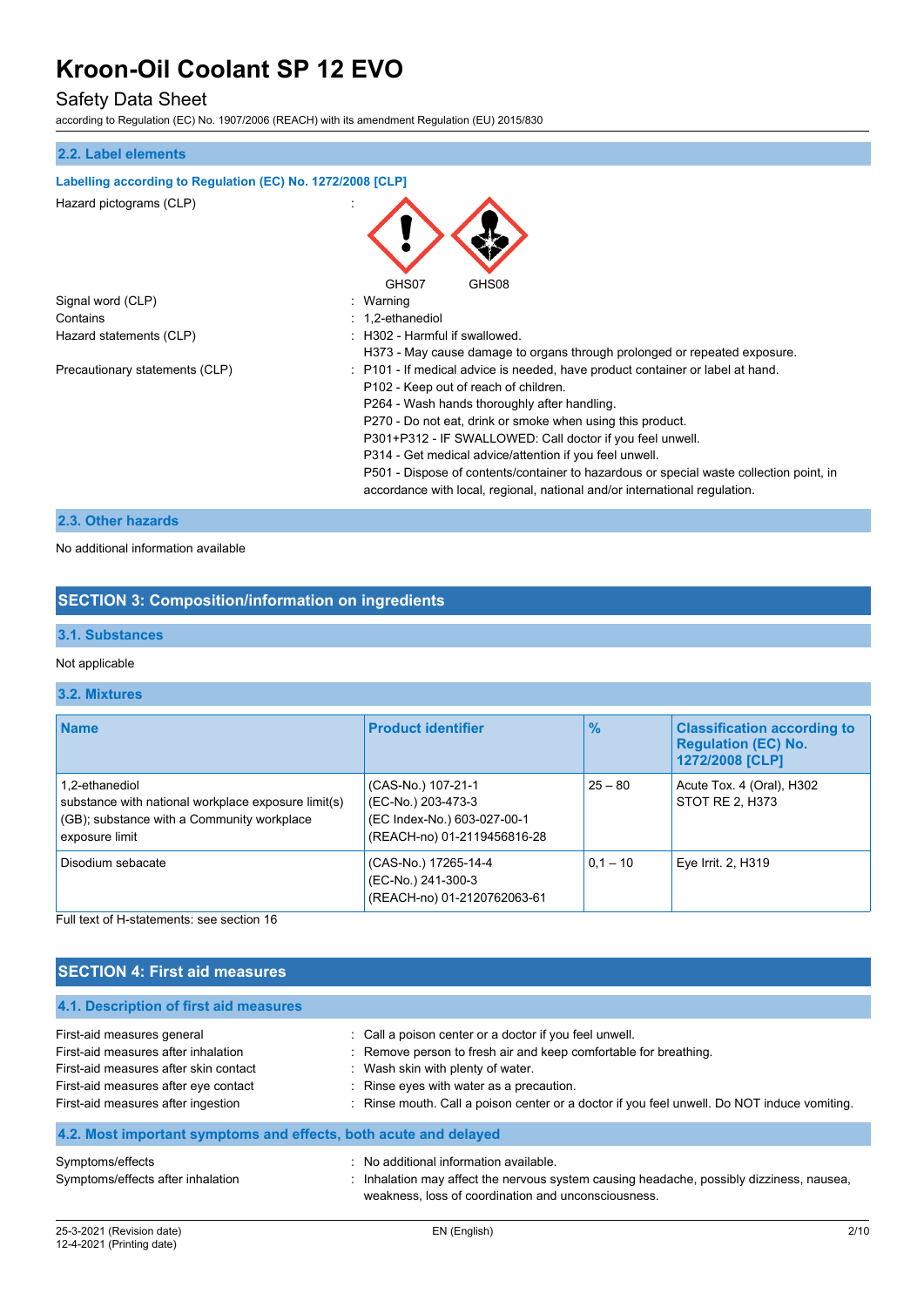# Safety Data Sheet

according to Regulation (EC) No. 1907/2006 (REACH) with its amendment Regulation (EU) 2015/830

Symptoms/effects after ingestion : Ingestion may cause nausea, vomiting and diarrhea.

# **4.3. Indication of any immediate medical attention and special treatment needed**

Treat symptomatically. Treat symptomatically.

| <b>SECTION 5: Firefighting measures</b>                        |                                                                                                                                             |  |  |  |  |
|----------------------------------------------------------------|---------------------------------------------------------------------------------------------------------------------------------------------|--|--|--|--|
| 5.1. Extinguishing media                                       |                                                                                                                                             |  |  |  |  |
| Suitable extinguishing media<br>Unsuitable extinguishing media | : Water spray. Dry powder. Foam. Carbon dioxide.<br>: Do not use a heavy water stream.                                                      |  |  |  |  |
| 5.2. Special hazards arising from the substance or mixture     |                                                                                                                                             |  |  |  |  |
| Hazardous decomposition products in case of fire               | : Incomplete combustion releases dangerous carbon monoxide, carbon dioxide and other<br>toxic gases.                                        |  |  |  |  |
| 5.3. Advice for firefighters                                   |                                                                                                                                             |  |  |  |  |
| Protection during firefighting                                 | : Do not attempt to take action without suitable protective equipment. Self-contained<br>breathing apparatus. Complete protective clothing. |  |  |  |  |

| <b>SECTION 6: Accidental release measures</b>                            |                                                                                                                                                                                                        |  |  |  |
|--------------------------------------------------------------------------|--------------------------------------------------------------------------------------------------------------------------------------------------------------------------------------------------------|--|--|--|
| 6.1. Personal precautions, protective equipment and emergency procedures |                                                                                                                                                                                                        |  |  |  |
| 6.1.1. For non-emergency personnel                                       |                                                                                                                                                                                                        |  |  |  |
| <b>Emergency procedures</b>                                              | : Ventilate spillage area. Do not breathe dust/fume/gas/mist/vapours/spray.                                                                                                                            |  |  |  |
| 6.1.2. For emergency responders                                          |                                                                                                                                                                                                        |  |  |  |
| Protective equipment                                                     | : Do not attempt to take action without suitable protective equipment. For further information<br>refer to section 8: "Exposure controls/personal protection".                                         |  |  |  |
| <b>6.2. Environmental precautions</b>                                    |                                                                                                                                                                                                        |  |  |  |
| Avoid release to the environment.                                        |                                                                                                                                                                                                        |  |  |  |
| 6.3. Methods and material for containment and cleaning up                |                                                                                                                                                                                                        |  |  |  |
| Methods for cleaning up<br>Other information                             | : Take up liquid spill into absorbent material.<br>: Dispose of materials or solid residues at an authorized site.                                                                                     |  |  |  |
| 6.4. Reference to other sections                                         |                                                                                                                                                                                                        |  |  |  |
| For further information refer to section 13.                             |                                                                                                                                                                                                        |  |  |  |
| <b>SECTION 7: Handling and storage</b>                                   |                                                                                                                                                                                                        |  |  |  |
| 7.1. Precautions for safe handling                                       |                                                                                                                                                                                                        |  |  |  |
| Precautions for safe handling<br>Hygiene measures                        | : Provide good ventilation in process area to prevent formation of vapour.<br>Wash hands and other exposed areas with mild soap and water before eating, drinking or<br>smoking and when leaving work. |  |  |  |

| 7.2. Conditions for safe storage, including any incompatibilities |                                                                                                   |  |  |  |  |
|-------------------------------------------------------------------|---------------------------------------------------------------------------------------------------|--|--|--|--|
| Storage conditions                                                | : Keep container closed when not in use. Keep in a cool, well-ventilated place away from<br>heat. |  |  |  |  |
| Storage temperature                                               | : $0-40\degree$ C                                                                                 |  |  |  |  |
| 7.3. Specific end use(s)                                          |                                                                                                   |  |  |  |  |
| No additional information available                               |                                                                                                   |  |  |  |  |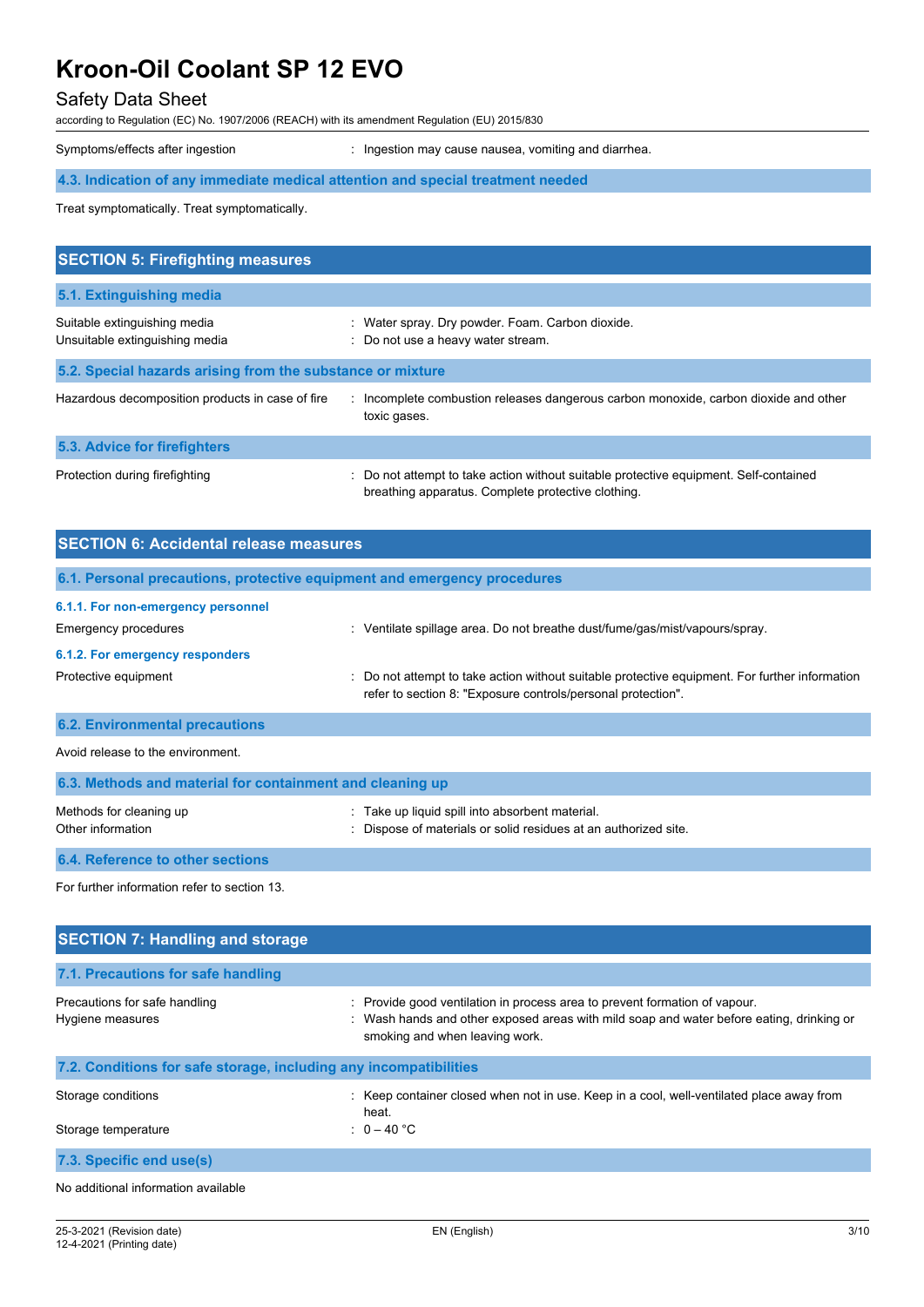## Safety Data Sheet

according to Regulation (EC) No. 1907/2006 (REACH) with its amendment Regulation (EU) 2015/830

#### **SECTION 8: Exposure controls/personal protection**

#### **8.1. Control parameters**

#### **8.1.1 National occupational exposure and biological limit values**

| 1,2-ethanediol (107-21-1)                                 |                                                                                                                                                                |  |  |
|-----------------------------------------------------------|----------------------------------------------------------------------------------------------------------------------------------------------------------------|--|--|
| <b>EU - Indicative Occupational Exposure Limit (IOEL)</b> |                                                                                                                                                                |  |  |
| Local name                                                | Ethylene glycol                                                                                                                                                |  |  |
| <b>IOEL TWA</b>                                           | 52 mg/m <sup>3</sup>                                                                                                                                           |  |  |
| <b>IOEL STEL</b>                                          | 104 mg/ $m3$                                                                                                                                                   |  |  |
| <b>IOEL STEL [ppm]</b>                                    | 40 ppm                                                                                                                                                         |  |  |
| <b>Notes</b>                                              | <b>Skin</b>                                                                                                                                                    |  |  |
| Regulatory reference                                      | COMMISSION DIRECTIVE 2000/39/EC                                                                                                                                |  |  |
| <b>United Kingdom - Occupational Exposure Limits</b>      |                                                                                                                                                                |  |  |
| Local name                                                | Ethane-1,2-diol                                                                                                                                                |  |  |
| WEL TWA (OEL TWA) [1]                                     | 10 mg/m <sup>3</sup> particulate<br>52 mg/m <sup>3</sup> vapour                                                                                                |  |  |
| WEL TWA (OEL TWA) [2]                                     | 20 ppm vapour                                                                                                                                                  |  |  |
| WEL STEL (OEL STEL)                                       | 104 mg/m <sup>3</sup> vapour                                                                                                                                   |  |  |
| WEL STEL (OEL STEL) [ppm]                                 | 40 ppm vapour                                                                                                                                                  |  |  |
| Remark (WEL)                                              | Sk (Can be absorbed through the skin. The assigned substances are those for which there<br>are concerns that dermal absorption will lead to systemic toxicity) |  |  |
| Regulatory reference                                      | EH40/2005 (Fourth edition, 2020). HSE                                                                                                                          |  |  |

## **8.1.2. Recommended monitoring procedures**

No additional information available

## **8.1.3. Air contaminants formed**

No additional information available

#### **8.1.4. DNEL and PNEC**

No additional information available

#### **8.1.5. Control banding**

No additional information available

**8.2. Exposure controls**

#### **8.2.1. Appropriate engineering controls**

#### **Appropriate engineering controls:**

Ensure good ventilation of the work station.

#### **8.2.2. Personal protection equipment**

#### **Personal protective equipment symbol(s):**



#### **8.2.2.1. Eye and face protection**

**Eye protection:**

Safety glasses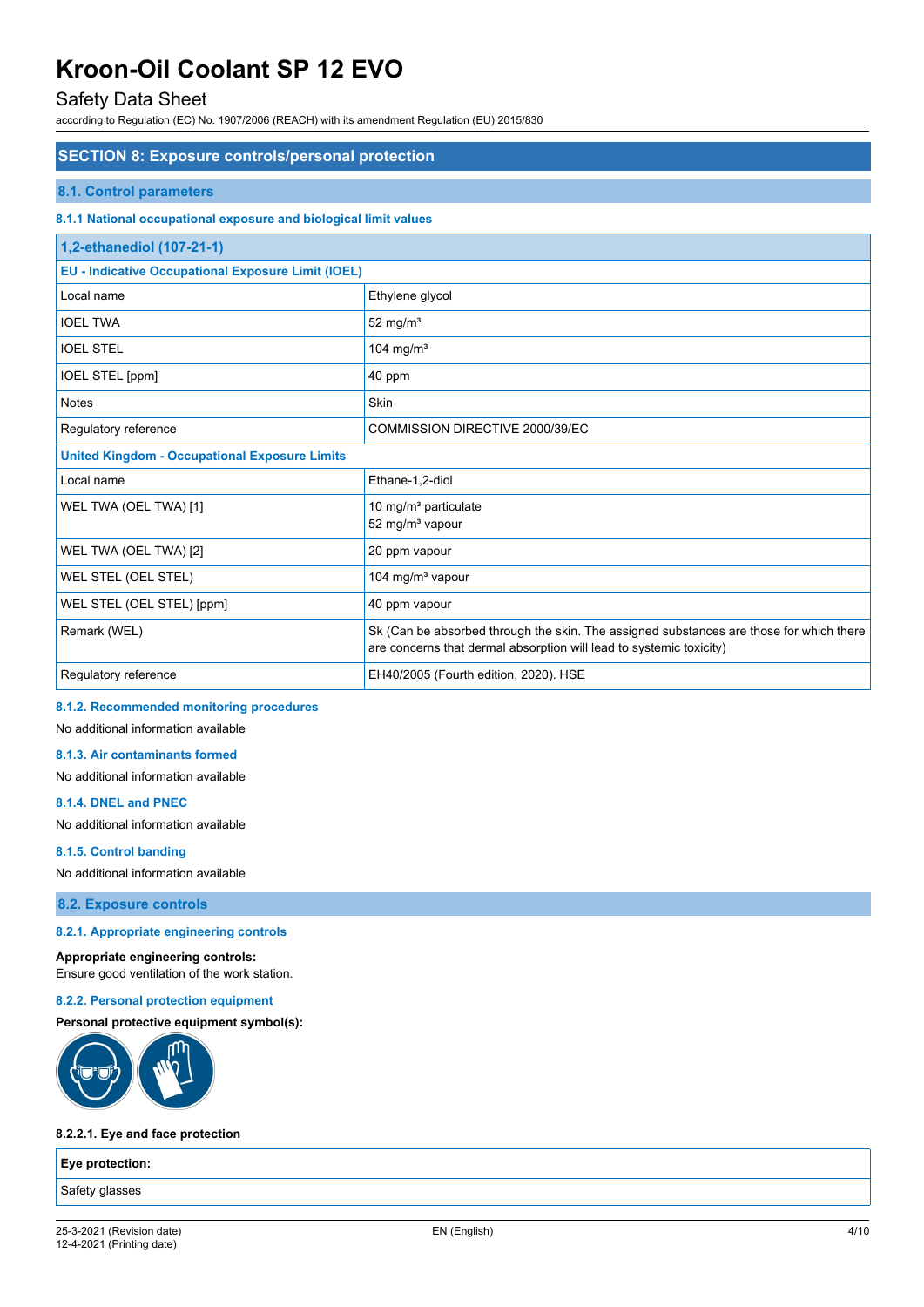# Safety Data Sheet

according to Regulation (EC) No. 1907/2006 (REACH) with its amendment Regulation (EU) 2015/830

| ' Type         | <b>Field of application</b> | <b>Characteristics</b> | <b>Standard</b> |
|----------------|-----------------------------|------------------------|-----------------|
| Safety glasses | Droplet                     | clear                  | EN 166          |

#### **8.2.2.2. Skin protection**

# **Skin and body protection:** Wear suitable protective clothing **Hand protection:**

| Protective gloves |                      |                        |                |             |                   |
|-------------------|----------------------|------------------------|----------------|-------------|-------------------|
| Type              | Material             | Permeation             | Thickness (mm) | Penetration | <b>Standard</b>   |
| Reusable gloves   | Nitrile rubber (NBR) | $6$ ( $>$ 480 minutes) | $\geq 0.35$    |             | <b>EN ISO 374</b> |

# **Other skin protection**

# **Materials for protective clothing:**

Wear suitable protective clothing

#### **8.2.2.3. Respiratory protection**

#### **Respiratory protection:**

In case of insufficient ventilation, wear suitable respiratory equipment

#### **8.2.2.4. Thermal hazards**

No additional information available

#### **8.2.3. Environmental exposure controls**

#### **Environmental exposure controls:**

Avoid release to the environment.

| <b>SECTION 9: Physical and chemical properties</b> |  |  |
|----------------------------------------------------|--|--|
|                                                    |  |  |

#### **9.1. Information on basic physical and chemical properties**

| Physical state                                  | : Liquid                           |
|-------------------------------------------------|------------------------------------|
| Colour                                          | : Violet.                          |
| Odour                                           | characteristic.                    |
| Odour threshold                                 | No data available                  |
| рH                                              | $: 8(7,5-8,5)$                     |
| Relative evaporation rate (butylacetate=1)      | : No data available                |
| Melting point                                   | : Not applicable                   |
| Freezing point                                  | : -37 $^{\circ}$ C                 |
| Boiling point                                   | No data available                  |
| Flash point                                     | . No data available                |
| Auto-ignition temperature                       | : No data available                |
| Decomposition temperature                       | : No data available                |
| Flammability (solid, gas)                       | Not applicable                     |
| Vapour pressure                                 | : No data available                |
| Relative vapour density at 20 °C                | No data available                  |
| Relative density                                | : No data available                |
| Density                                         | : 1,072 kg/l (15 °C) - ASTM D4052  |
| Solubility                                      | Miscible with water.               |
|                                                 | Water: Miscible in all proportions |
| Partition coefficient n-octanol/water (Log Pow) | : No data available                |
| Viscosity, kinematic                            | : No data available                |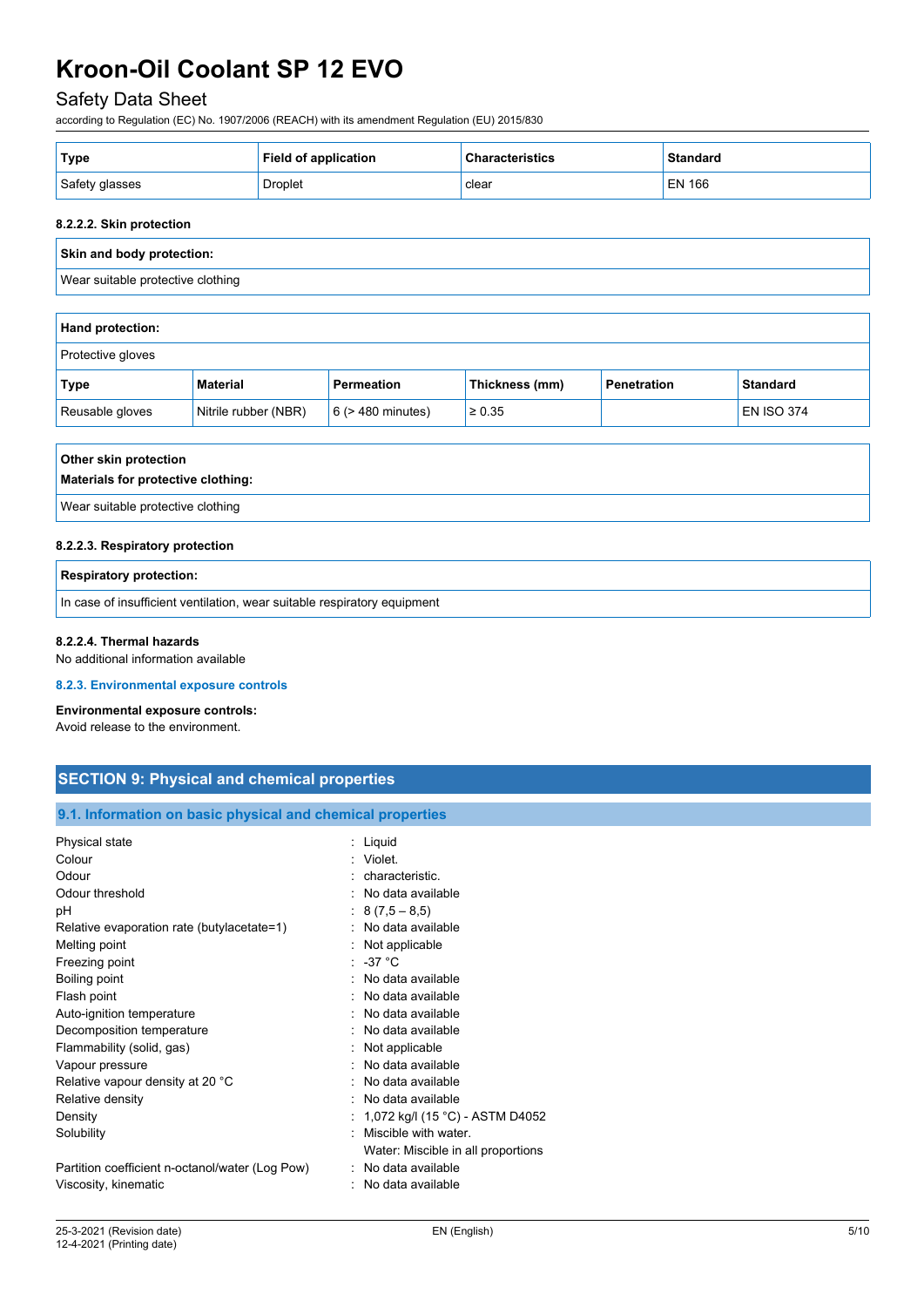# Safety Data Sheet

according to Regulation (EC) No. 1907/2006 (REACH) with its amendment Regulation (EU) 2015/830

| Viscosity, dynamic      | : No data available                                |
|-------------------------|----------------------------------------------------|
| Explosive properties    | : Presents no particular fire or explosion hazard. |
| Oxidising properties    | : No data available                                |
| <b>Explosive limits</b> | : No data available                                |
| 9.2. Other information  |                                                    |
| VOC content             | $: 0\%$                                            |
| Refractive index        | : 1,3844                                           |

## **SECTION 10: Stability and reactivity**

#### **10.1. Reactivity**

The product is non-reactive under normal conditions of use, storage and transport.

### **10.2. Chemical stability**

Stable under normal conditions.

**10.3. Possibility of hazardous reactions**

No dangerous reactions known under normal conditions of use.

**10.4. Conditions to avoid**

None under recommended storage and handling conditions (see section 7).

**10.5. Incompatible materials**

No additional information available

**10.6. Hazardous decomposition products**

No decomposition if stored normally.

| <b>SECTION 11: Toxicological information</b>                                    |                                                               |  |  |
|---------------------------------------------------------------------------------|---------------------------------------------------------------|--|--|
| 11.1 Information on toxicological effects                                       |                                                               |  |  |
| Acute toxicity (oral)<br>Acute toxicity (dermal)<br>Acute toxicity (inhalation) | : Harmful if swallowed.<br>Not classified<br>: Not classified |  |  |
| <b>Kroon-Oil Coolant SP 12 EVO</b>                                              |                                                               |  |  |
| ATE CLP (oral)                                                                  | 944,465 mg/kg bodyweight                                      |  |  |
|                                                                                 |                                                               |  |  |
| 1,2-ethanediol (107-21-1)                                                       |                                                               |  |  |
| LD50 oral rat                                                                   | 7712 mg/kg bodyweight Animal: rat                             |  |  |
| LD50 dermal                                                                     | 3500 mg/kg bodyweight mouse                                   |  |  |
| LC50 Inhalation - Rat                                                           | $> 2.5$ mg/l                                                  |  |  |
| Skin corrosion/irritation                                                       | : Not classified<br>pH: $8(7,5-8,5)$                          |  |  |
| Serious eye damage/irritation                                                   | : Not classified<br>pH: $8(7,5-8,5)$                          |  |  |
| Respiratory or skin sensitisation                                               | : Not classified                                              |  |  |
| Germ cell mutagenicity                                                          | : Not classified                                              |  |  |
| Carcinogenicity                                                                 | : Not classified                                              |  |  |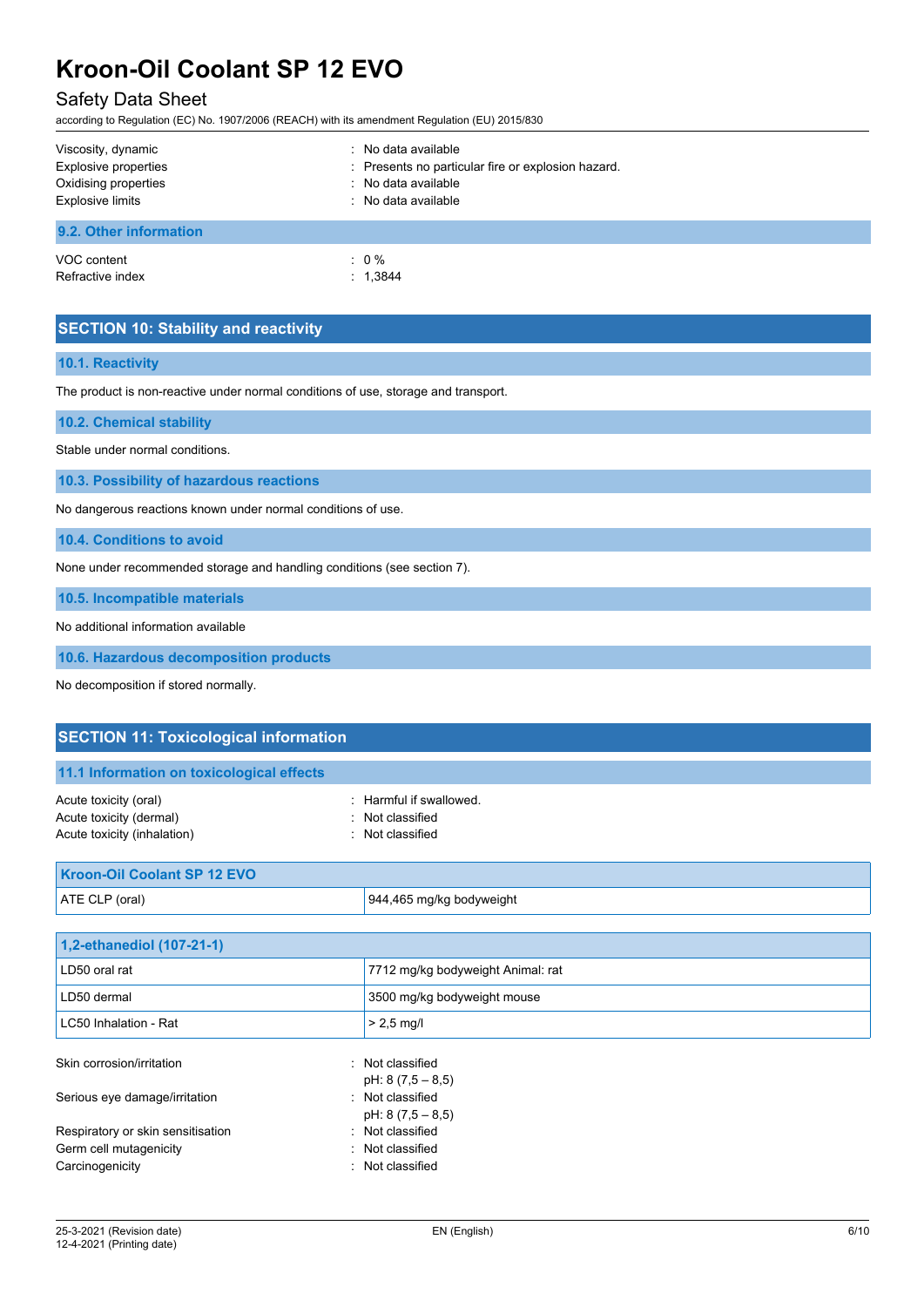# Safety Data Sheet

according to Regulation (EC) No. 1907/2006 (REACH) with its amendment Regulation (EU) 2015/830

| 1,2-ethanediol (107-21-1)                   |                                                                                                                                          |
|---------------------------------------------|------------------------------------------------------------------------------------------------------------------------------------------|
| NOAEL (chronic, oral, animal/male, 2 years) | 1500 mg/kg bodyweight Animal: mouse, Animal sex: male, Remarks on results:<br>other: Effect type: carcinogenicity (migrated information) |
| Reproductive toxicity                       | : Not classified                                                                                                                         |
| STOT-single exposure                        | : Not classified                                                                                                                         |
| STOT-repeated exposure                      | : May cause damage to organs through prolonged or repeated exposure.                                                                     |
| 1,2-ethanediol (107-21-1)                   |                                                                                                                                          |
| STOT-repeated exposure                      | May cause damage to organs (kidneys) through prolonged or repeated exposure (if<br>swallowed).                                           |
| Aspiration hazard                           | : Not classified                                                                                                                         |

| <b>SECTION 12: Ecological information</b>                    |                                                                                                                            |
|--------------------------------------------------------------|----------------------------------------------------------------------------------------------------------------------------|
|                                                              |                                                                                                                            |
| 12.1. Toxicity                                               |                                                                                                                            |
| Ecology - general                                            | : The product is not considered harmful to aquatic organisms nor to cause long-term adverse<br>effects in the environment. |
| Hazardous to the aquatic environment, short-term<br>(acute)  | Not classified                                                                                                             |
| Hazardous to the aquatic environment, long-term<br>(chronic) | Not classified                                                                                                             |

| 1,2-ethanediol (107-21-1) |                                                                                                                                                      |
|---------------------------|------------------------------------------------------------------------------------------------------------------------------------------------------|
| LC50 - Fish [1]           | 72860 mg/l Test organisms (species): Pimephales promelas                                                                                             |
| EC50 - Crustacea [1]      | > 100 mg/l Test organisms (species): Daphnia magna                                                                                                   |
| EC50 96h - Algae [1]      | 3536 mg/l Test organisms (species): other: grenn algae                                                                                               |
| EC50 96h - Algae [2]      | 6500 - 13000 mg/l Test organisms (species): Pseudokirchneriella subcapitata (previous<br>names: Raphidocelis subcapitata, Selenastrum capricornutum) |
| NOEC (chronic)            | $\geq$ 1000 mg/l Test organisms (species): Americamysis bahia (previous name: Mysidopsis<br>bahia) Duration: '23 d'                                  |

# **12.2. Persistence and degradability**

| <b>Kroon-Oil Coolant SP 12 EVO</b>              |                               |  |  |
|-------------------------------------------------|-------------------------------|--|--|
| Persistence and degradability                   | Biodegradable.                |  |  |
|                                                 |                               |  |  |
| 1,2-ethanediol (107-21-1)                       |                               |  |  |
| Biodegradation                                  | 90 % > 10d (OECD 301A method) |  |  |
| 12.3. Bioaccumulative potential                 |                               |  |  |
| 1,2-ethanediol (107-21-1)                       |                               |  |  |
| Partition coefficient n-octanol/water (Log Kow) | $-1,36$                       |  |  |
| 12.4. Mobility in soil                          |                               |  |  |
| 1,2-ethanediol (107-21-1)                       |                               |  |  |
| Partition coefficient n-octanol/water (Log Koc) |                               |  |  |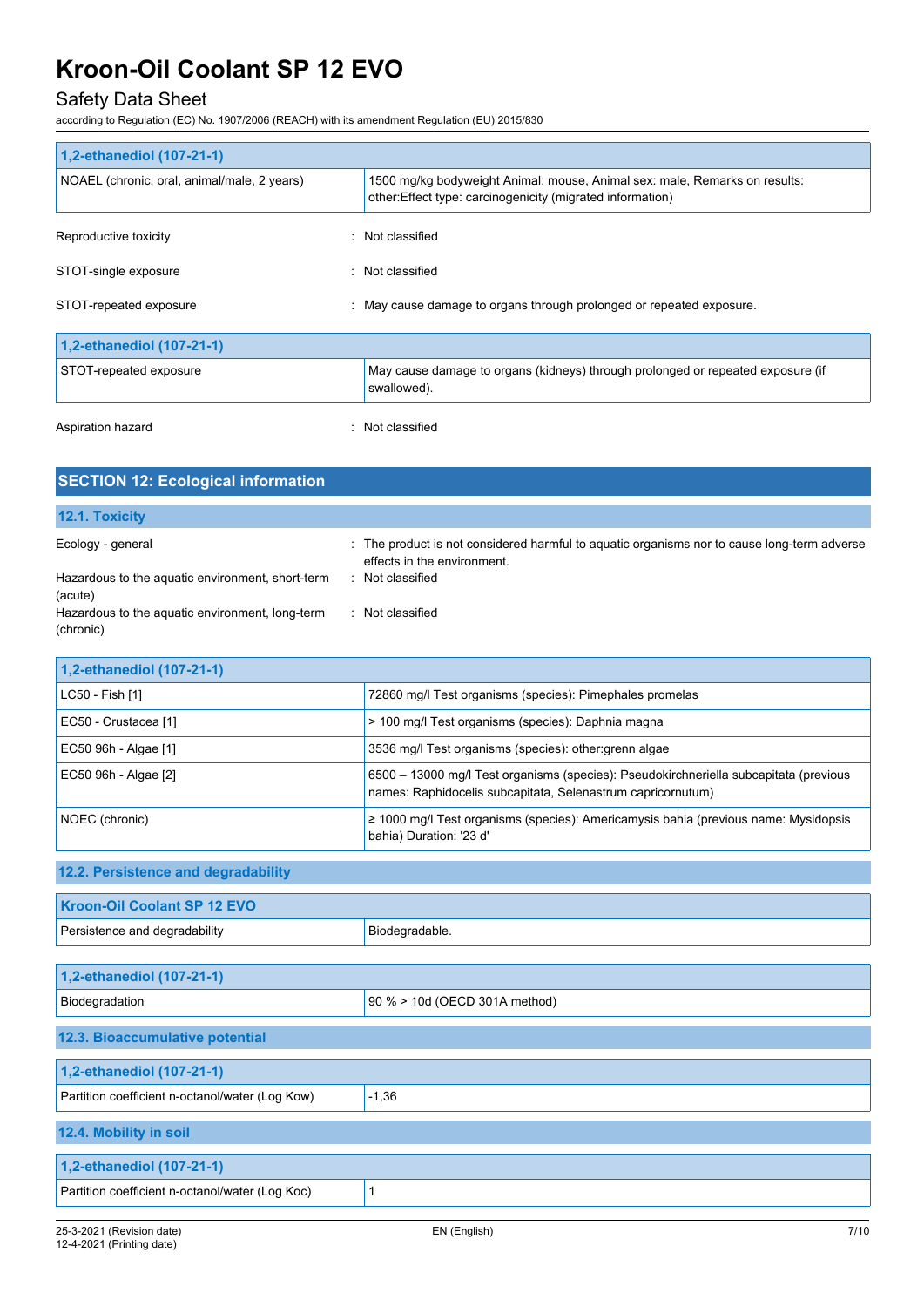## Safety Data Sheet

according to Regulation (EC) No. 1907/2006 (REACH) with its amendment Regulation (EU) 2015/830

| 12.5. Results of PBT and vPvB assessment |
|------------------------------------------|
| No additional information available      |
| 12.6. Other adverse effects              |
| No additional information available      |
|                                          |

| <b>SECTION 13: Disposal considerations</b> |                                                                                                                                             |
|--------------------------------------------|---------------------------------------------------------------------------------------------------------------------------------------------|
| 13.1. Waste treatment methods              |                                                                                                                                             |
| Waste treatment methods                    | : Do not allow into drains or water courses. Dispose of contents/container in accordance with<br>licensed collector's sorting instructions. |
| Product/Packaging disposal recommendations | : Dispose in a safe manner in accordance with local/national regulations.                                                                   |
| European List of Waste (LoW) code          | : 16 01 14* - antifreeze fluids containing dangerous substances                                                                             |

## **SECTION 14: Transport information**

| In accordance with ADR / IMDG / IATA / ADN / RID |               |               |               |               |
|--------------------------------------------------|---------------|---------------|---------------|---------------|
| <b>ADR</b>                                       | <b>IMDG</b>   | <b>IATA</b>   | <b>ADN</b>    | <b>RID</b>    |
| 14.1. UN number                                  |               |               |               |               |
| Not regulated                                    | Not regulated | Not regulated | Not regulated | Not regulated |
| 14.2. UN proper shipping name                    |               |               |               |               |
| Not regulated                                    | Not regulated | Not regulated | Not regulated | Not regulated |
| 14.3. Transport hazard class(es)                 |               |               |               |               |
| Not regulated                                    | Not regulated | Not regulated | Not regulated | Not regulated |
| 14.4. Packing group                              |               |               |               |               |
| Not regulated                                    | Not regulated | Not regulated | Not regulated | Not regulated |
| <b>14.5. Environmental hazards</b>               |               |               |               |               |
| Not regulated                                    | Not regulated | Not regulated | Not regulated | Not regulated |
| No supplementary information available           |               |               |               |               |

### **14.6. Special precautions for user**

**Overland transport** Not regulated **Transport by sea** Not regulated **Air transport** Not regulated **Inland waterway transport** Not regulated **Rail transport** Not regulated

**14.7. Transport in bulk according to Annex II of Marpol and the IBC Code**

Not applicable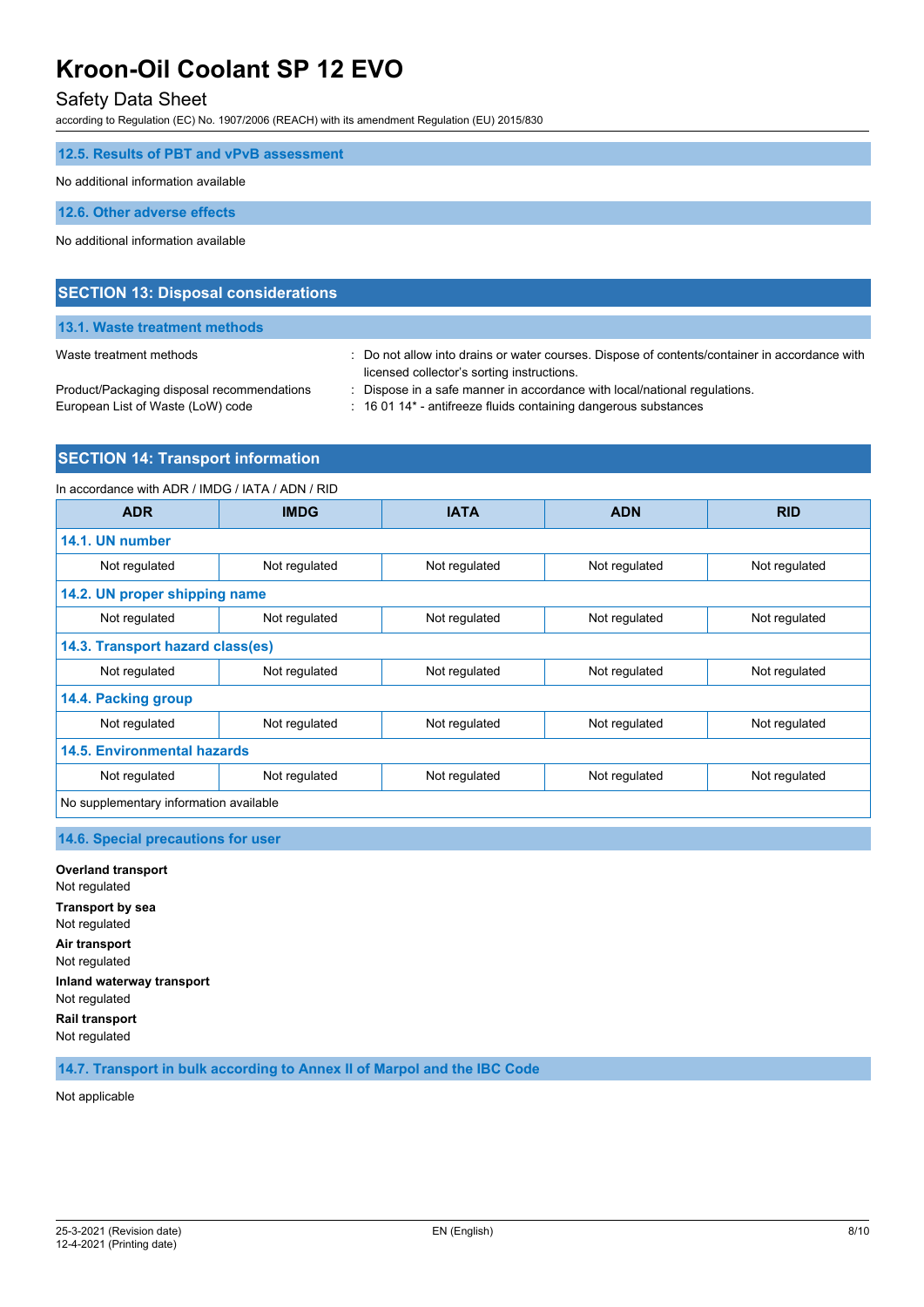## Safety Data Sheet

according to Regulation (EC) No. 1907/2006 (REACH) with its amendment Regulation (EU) 2015/830

### **SECTION 15: Regulatory information**

**15.1. Safety, health and environmental regulations/legislation specific for the substance or mixture**

#### **15.1.1. EU-Regulations**

Contains no REACH substances with Annex XVII restrictions

Contains no substance on the REACH candidate list

Contains no REACH Annex XIV substances

Contains no substance subject to Regulation (EU) No 649/2012 of the European Parliament and of the Council of 4 July 2012 concerning the export and import of hazardous chemicals.

Contains no substance subject to Regulation (EU) No 2019/1021 of the European Parliament and of the Council of 20 June 2019 on persistent organic pollutants

| VOC content               | $\therefore$ 0 % |
|---------------------------|------------------|
| Child-resistant fastening | : Not applicable |
| Tactile warning           | : Applicable     |

#### **15.1.2. National regulations**

No additional information available

**15.2. Chemical safety assessment**

No chemical safety assessment has been carried out

# **SECTION 16: Other information**

| <b>Abbreviations and acronyms:</b> |                                                                                                 |
|------------------------------------|-------------------------------------------------------------------------------------------------|
| <b>ADN</b>                         | European Agreement concerning the International Carriage of Dangerous Goods by Inland Waterways |
| <b>ADR</b>                         | European Agreement concerning the International Carriage of Dangerous Goods by Road             |
| <b>ATE</b>                         | <b>Acute Toxicity Estimate</b>                                                                  |
| <b>BCF</b>                         | <b>Bioconcentration factor</b>                                                                  |
| <b>BLV</b>                         | <b>Biological limit value</b>                                                                   |
| <b>BOD</b>                         | Biochemical oxygen demand (BOD)                                                                 |
| COD                                | Chemical oxygen demand (COD)                                                                    |
| <b>DMEL</b>                        | Derived Minimal Effect level                                                                    |
| <b>DNEL</b>                        | Derived-No Effect Level                                                                         |
| EC-No.                             | European Community number                                                                       |
| <b>EC50</b>                        | Median effective concentration                                                                  |
| <b>EN</b>                          | European Standard                                                                               |
| <b>IARC</b>                        | International Agency for Research on Cancer                                                     |
| <b>IATA</b>                        | International Air Transport Association                                                         |
| <b>IMDG</b>                        | International Maritime Dangerous Goods                                                          |
| <b>LC50</b>                        | Median lethal concentration                                                                     |
| LD50                               | Median lethal dose                                                                              |
| <b>LOAEL</b>                       | Lowest Observed Adverse Effect Level                                                            |
| <b>NOAEC</b>                       | No-Observed Adverse Effect Concentration                                                        |
| <b>NOAEL</b>                       | No-Observed Adverse Effect Level                                                                |
| <b>NOEC</b>                        | No-Observed Effect Concentration                                                                |